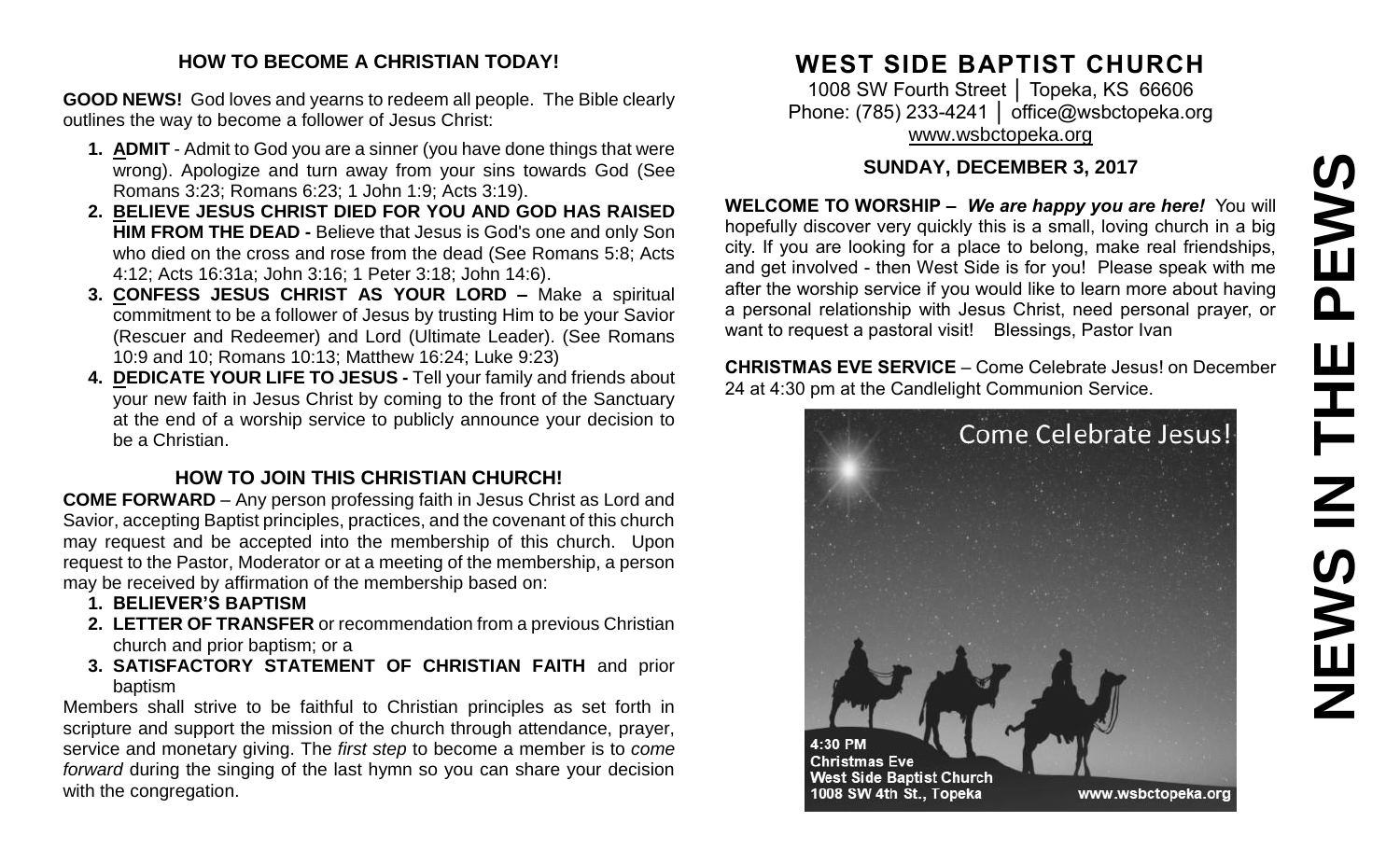**BABY CLOSET CHRISTMAS BAGS** - The colder weather has brought many families into the Baby Closet for warm clothing and diapers. We served 52 families with 95 children in October; this included 6 new families. We are again filling bags for Christmas for each family that comes in during December. We are asking for donations of **deodorant, toothpaste, tooth brushes, shampoo and body lotion**. There will be a box in the front of the sanctuary for these items. Thanks to all for opening your hearts at this special time of year. You all are wonderful! example and the Pat Carreno, Coordinator

**BIBLE STUDY –** Come for the free one-hour small group study of the biblical book **"EZEKIEL" on Wednesdays at 10:30 am in Holmer Hall**. The Bible study is taught startto-finish ("lectio continua"), no previous experience necessary. Bible studies are free and open to the public.





**BREAKFAST ON SUNDAYS** –

Register your attendance on the pew pads at the end of each pew. Sign-up if you plan to attend the free breakfasts on Sunday mornings in the Fellowship Hall starting at 8:30 am. All ages are welcome to eat for free.

**CONTEMPORARY WORSHIP SERVICE – 4:00 pm** We will sing contemporary songs, and Pastor will share a study from the Bible. Come in comfortable, casual clothes.

**FRUIT & VEGETABLE FOOD PANTRY** – Free bread, fruits, and vegetables on **Wednesdays from 4:00 pm to 6:00 pm or while supplies** last at West Side Baptist Church, 1008 SW 4th St., Topeka. **Program eligibility**: Households in Topeka area (zip code 66601-66619). ID required: a piece of US Mail with client's name and current address for identification. One household per



address. All food is available no cost. **PANTRY CLOSED: Wednesday, December 27 (The week of Christmas/New Year's)** 

## **WEEKLY CALENDAR**

#### **SUNDAY, DECEMBER 3**

| 8:45 am           | <b>Christmas Breakfast Budget Meeting</b> |
|-------------------|-------------------------------------------|
| $10:30$ am        | Worship (S)                               |
| $4:00 \text{ pm}$ | Contemporary Worship Service (S)          |

#### **MONDAY, DECEMBER 4**

|                   | 9:00 - 11:00 am Baby Closet Ministry |
|-------------------|--------------------------------------|
| $5:00 \text{ pm}$ | Cornerstone Party (FH)               |
| $6:00 \text{ pm}$ | Capital City Men's Chorus (FH)       |

#### **TUESDAY, DECEMBER 5**

6:00 pm Mens and Ladies Night Out at Doug and Jan Mauck's home: 421 Woodlawn, Please bring a finger food to share.

#### **WEDNESDAY, DECEMBER 6**

| 10:30 am         | Bible Study (HH)                           |
|------------------|--------------------------------------------|
| $4:00 - 6:00$ pm | Fruit & Vegetable Food Pantry (FH)         |
| $4:30$ pm        | Open Gym Time                              |
| $4:30 - 7:00$ pm | <b>Baby Closet Ministry</b>                |
| $5:30$ pm        | <b>WWW Kids Bible Club and Adult Study</b> |
| 7:00 pm          | Choir Rehearsal (S)                        |

#### **THURSDAY, DECEMBER 7**

1:00 – 3:00 pm Baby Closet

#### **FRIDAY, DECEMBER 8**

6:00 pm Youth Lock-in

#### **SATURDAY, DECEMBER 9**

| $9:00$ am         | XYZer's Breakfast @ Hy-Vee               |
|-------------------|------------------------------------------|
| $1:00 \text{ pm}$ | Worship Team (S)                         |
| $6:30 \text{ pm}$ | Movie Night "It's A Wonderful Life" (HH) |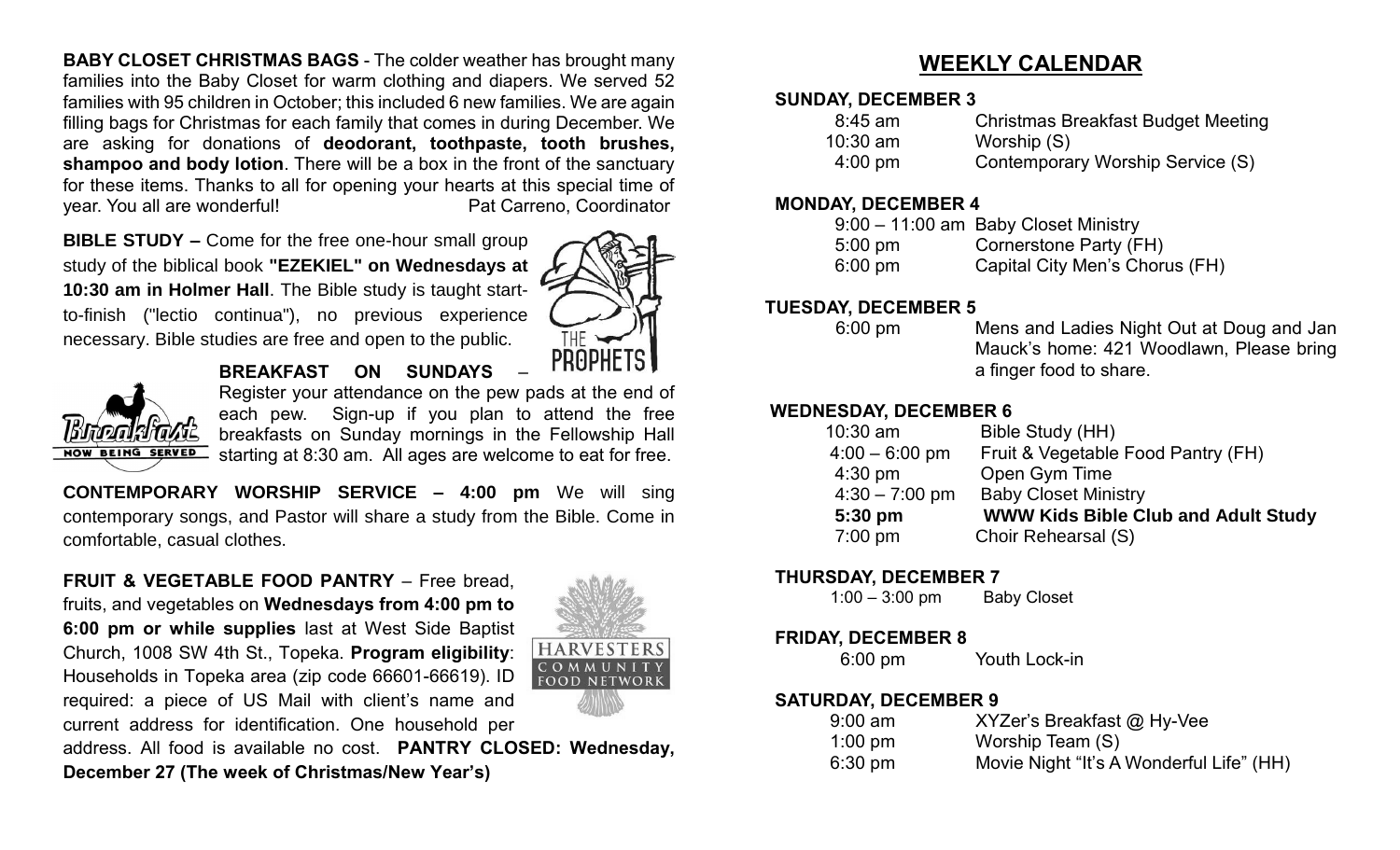# **IN OUR THOUGHTS AND PRAYERS**

Joe Abby – Healing for health concerns (Pat Abby's husband) Mark Arnold – Cancer, chemotherapy and bone marrow transplant Albert Carpenter – Healing for health issues (Harry and Pat's son) Pat and Harry Carpenter – Healing for health issues Susan Carpenter – Healing (Harry and Pat's daughter in law) Esther Carrier – Healing for health concerns Laura Carrier – Healing for health concerns \*June Cunningham – Healing for health concerns \*Russ Hunter – Healing for health issues (Fran's husband) Mary Lou Johnson and family – grief \*Alice Kieffer – Healing for health concerns \*Karen Kirby – Healing for health concerns \*Reginald Kirby – Healing for health concerns (Stormont Vail) \*Etta Landis – Healing for health concerns (Legend at Capital Ridge) Ernie and Judy Longstaff - Healing for health concerns Hilda Lundgren – Healing for health concerns (Brewster Place Rehab) \*Madeleine Martinson – Healing for health concerns \*Mae Martin – Healing for health concerns Nancy May – Healing for health concerns Marie Merrifield – Healing for health concerns Rogene Moody – Healing for health concerns Don Morris – Healing for health concerns Ken Paslay – Healing for health concerns Sonny Payne – Healing for health concerns (Clarence Payne's brother) \*Juanita Plankinton – Healing for health concerns \*Jeffery Runyan – Healing for health concerns \*Hazel Smith-Tindall – Healing for health concerns Marianne Spano – Healing for health concerns Keith Springer – Healing (Marianne Spano's brother) Kathy Timpany – Healing for health concerns Lola Zab – Healing for health concerns (Marianne Spano's sister) US Military personnel and Veterans

*LADIES' NIGHT OUT AND MEN'S NIGHT OUT* **-** It will be at Doug & Jan Mauck's home at 421 SW Woodlawn on December 5 at 6:00 pm. Trena is asking people to bring some finger food to eat and the Mauck's will be providing cookies. See Trena if you have any questions.

**MOVIE NIGHT** – The Outreach and Evangelism Committee invites everyone to a Movie Night with popcorn and hot chocolate on **Saturday, December 9 at 6:30 pm**. We will watch the 1946 classic, "It's A Wonderful Life," starting James Stewart as "George Bailey" and Henry Travers as an "Angel." No cost! Rating: PG.





(not a potluck) on **Wednesday, December 13 at 5:30 pm**, followed by a **Christmas Pageant**. This will be our final meeting of WWW for 2017. We have had a wonderful semester

sharing God's love. We have been teaching the Parables of Jesus and stories of his miracles. Please help us in sharing the miracle of Christmas as we celebrate the greatest gift ever given, our Lord and Savior Jesus Christ.

Alice Payne, Coordinator

#### **WWW KID'S BIBLE CLUB** – **CALL THE CHURCH OFFICE BEFORE**



**NOON TO REQUEST A RIDE TO/FROM CHURCH ON WEDNESDAY NIGHTS.** The doors open for OPEN Gym Time at 4:30 pm. **Supper is served at 5:30 pm in the Fellowship Hall (cafeteria)**. Bible Studies are offered for children and adults of all ages. See Colleen Smith, Coordinator, for details. **NO SUPPER, WWW KIDS BIBLE** 

**CLUB, OR ADULT BIBLE STUDY ON WEDNESDAY, DECEMBER 20 AND DECEMBER 27, OR JANUARY 3, 2018**